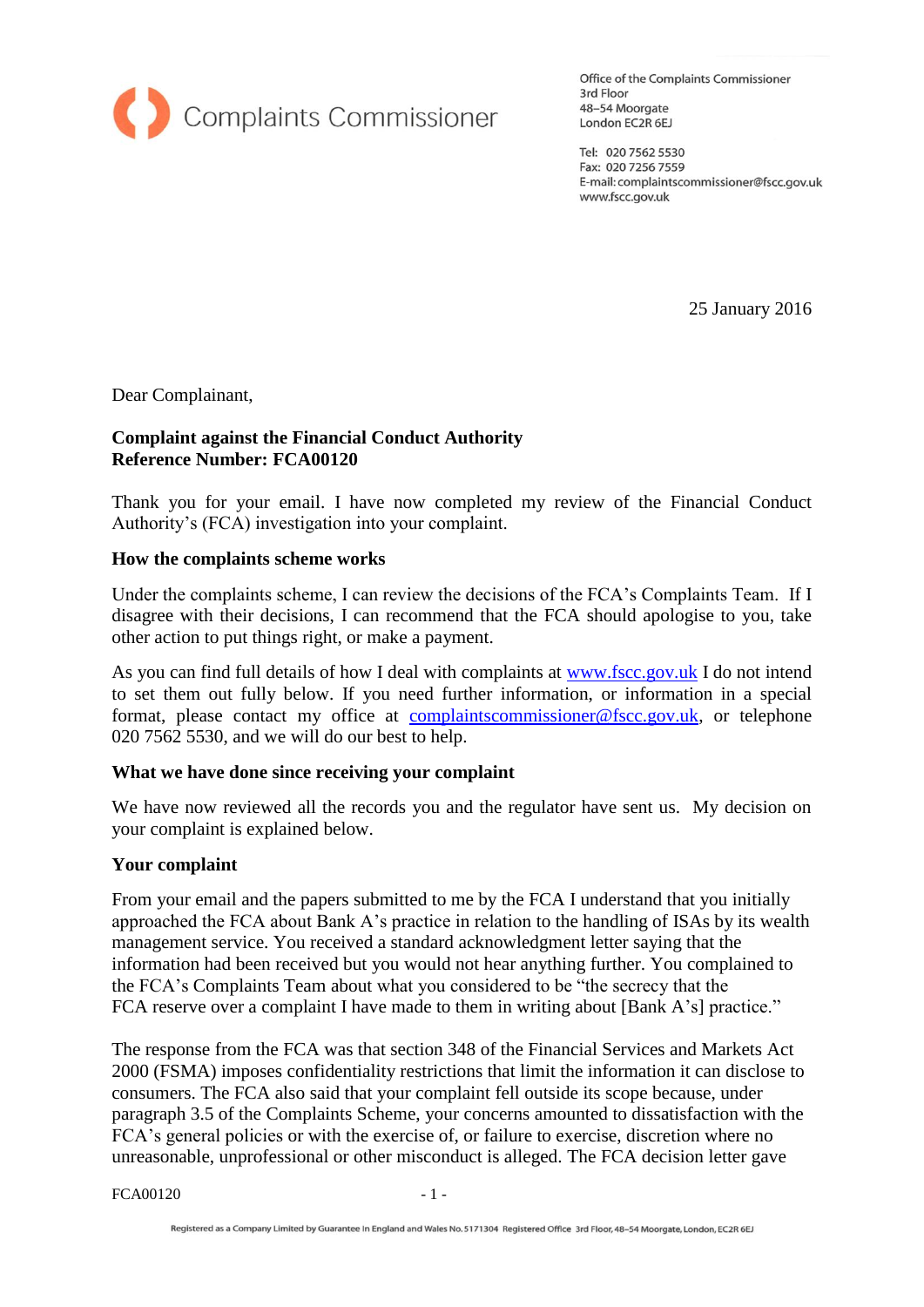you further information about its approach and also told you that the information you had provided about Bank A had been forwarded to the relevant FCA Supervisory team for consideration. However, feedback could not be given to you about any action that may, or may not, have been taken due to section 348 of the FSMA.

Your complaint to me is about "the right of a member of the public to know whether or not the FCA has investigated an industry malpractice they have reported."

# **My position**

I can appreciate how frustrating it must be not to know in detail what has happened about the information you have provided to the FCA. The regulator welcomes information from publicspirited individuals like you who bring forward issues for consideration. However, as you have been advised by the FCA, there are confidentiality restrictions in place under section 348 of the FSMA which limit what consumers can be told. This is the way that Parliament, rather than the FCA, has decided that the system will operate. As a result, there is no right for members of the public to know the outcome of reports that they make. As Complaints Commissioner I am satisfied that your complaint - that the FCA would not inform you of any action to be taken, or not taken, in relation to the information you provided about (Bank A) was not one that the FCA could uphold. In effect, you were complaining about the fact that the FCA were obeying the law.

You have also said that you found some of the language used by the FCA in responding to your complaint to be unclear. The letter said that your complaint was outside the scope of the complaints Scheme and had not been investigated. You found this confusing because you did not know whether it referred to your complaint about the FCA's failure to inform you or the substantive matter in respect of which the FCA was saying it could not tell you whether it was investigating or not.

The FCA's position is that complaints about section 348 are effectively outside the scope of the Scheme and therefore a complaints investigation has not taken place. However, I agree with you that the language used was somewhat confusing and I suggest that the FCA might usefully consider the way in which it words its correspondence in future to ensure precision and clarity.

Although the FCA concluded that it could not consider your complaint, it did inform you that it has passed on details of your complaint about Bank A to its Supervision Division. Because I am allowed to look at the FCA's confidential information, I have requested and received information from the FCA to confirm that this has been done. Although I cannot give you details, I am satisfied that your complaint was properly considered. The Supervision Division is responsible for monitoring the conduct of regulated firms and ensuring that they comply with the FCA's rules. The FCA is a risk-based regulator and has discretion over which issues and concerns it decides to pursue. If it did decide to take any further action because of the information you have supplied, it would not be able to provide you with any compensation or redress, and most of the actions it takes are confidential, so it is unlikely that you would receive any further information from the Supervision Division. For that reason, frustrating though it must be for you, I am afraid that your only options are to pursue your concerns with Bank A and/or the Financial Ombudsman Service (FOS) or take legal action. My understanding is that compensation for your personal situation is being discussed between you, Bank A and the FOS.